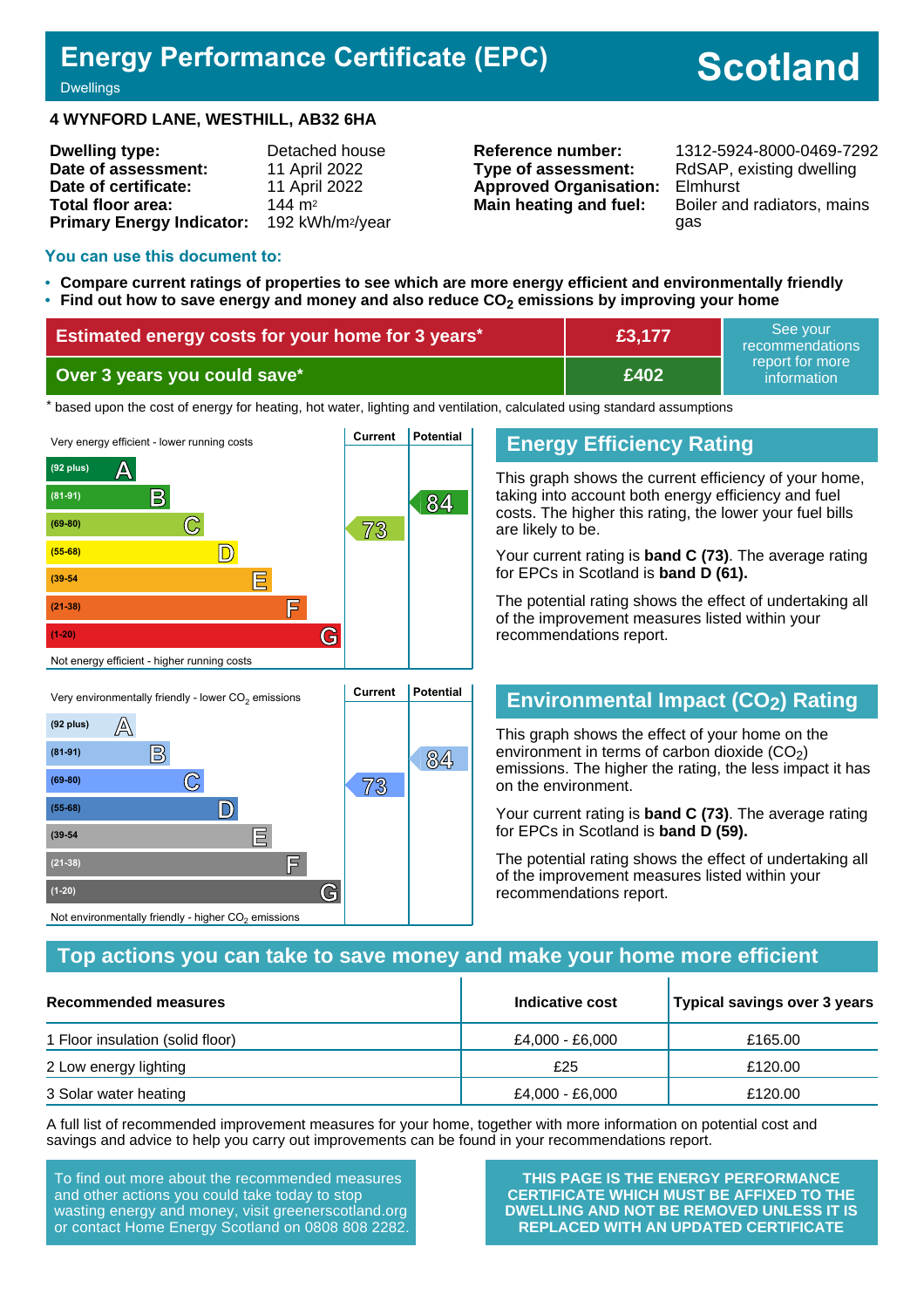# **Summary of the energy performance related features of this home**

This table sets out the results of the survey which lists the current energy-related features of this home. Each element is assessed by the national calculation methodology; 1 star = very poor (least efficient), 2 stars = poor, 3 stars = average, 4 stars = good and 5 stars = very good (most efficient). The assessment does not take into consideration the condition of an element and how well it is working. 'Assumed' means that the insulation could not be inspected and an assumption has been made in the methodology, based on age and type of construction.

| <b>Element</b>        | <b>Description</b>                                                        | <b>Energy Efficiency</b> | Environmental  |
|-----------------------|---------------------------------------------------------------------------|--------------------------|----------------|
| Walls                 | Cavity wall, filled cavity<br>Timber frame, as built, insulated (assumed) | ★★★★☆<br>★★★★★           | ★★★★☆<br>★★★★★ |
| Roof                  | Pitched, 100 mm loft insulation<br>Pitched, 300 mm loft insulation        | ★★★☆☆<br>★★★★★           | ★★★☆☆<br>★★★★★ |
| Floor                 | Solid, no insulation (assumed)<br>Solid, insulated (assumed)              |                          |                |
| Windows               | Fully double glazed                                                       | ★★★★☆                    | ★★★★☆          |
| Main heating          | Boiler and radiators, mains gas                                           | ★★★★☆                    | ★★★★☆          |
| Main heating controls | Programmer, room thermostat and TRVs                                      | ★★★★☆                    | ★★★★☆          |
| Secondary heating     | Room heaters, wood logs                                                   |                          |                |
| Hot water             | From main system                                                          | ★★★★☆                    | ★★★★☆          |
| Lighting              | Low energy lighting in 55% of fixed outlets                               | ★★★★☆                    | ★★★★☆          |

### **The energy efficiency rating of your home**

Your Energy Efficiency Rating is calculated using the standard UK methodology, RdSAP. This calculates energy used for heating, hot water, lighting and ventilation and then applies fuel costs to that energy use to give an overall rating for your home. The rating is given on a scale of 1 to 100. Other than the cost of fuel for electrical appliances and for cooking, a building with a rating of 100 would cost almost nothing to run.

As we all use our homes in different ways, the energy rating is calculated using standard occupancy assumptions which may be different from the way you use it. The rating also uses national weather information to allow comparison between buildings in different parts of Scotland. However, to make information more relevant to your home, local weather data is used to calculate your energy use,  $CO<sub>2</sub>$  emissions, running costs and the savings possible from making improvements.

### **The impact of your home on the environment**

One of the biggest contributors to global warming is carbon dioxide. The energy we use for heating, lighting and power in our homes produces over a quarter of the UK's carbon dioxide emissions. Different fuels produce different amounts of carbon dioxide for every kilowatt hour (kWh) of energy used. The Environmental Impact Rating of your home is calculated by applying these 'carbon factors' for the fuels you use to your overall energy use.

The calculated emissions for your home are 31 kg  $CO<sub>2</sub>/m<sup>2</sup>/yr$ .

The average Scottish household produces about 6 tonnes of carbon dioxide every year. Based on this assessment, heating and lighting this home currently produces approximately 4.5 tonnes of carbon dioxide every year. Adopting recommendations in this report can reduce emissions and protect the environment. If you were to install all of these recommendations this could reduce emissions by 1.5 tonnes per year. You could reduce emissions even more by switching to renewable energy sources.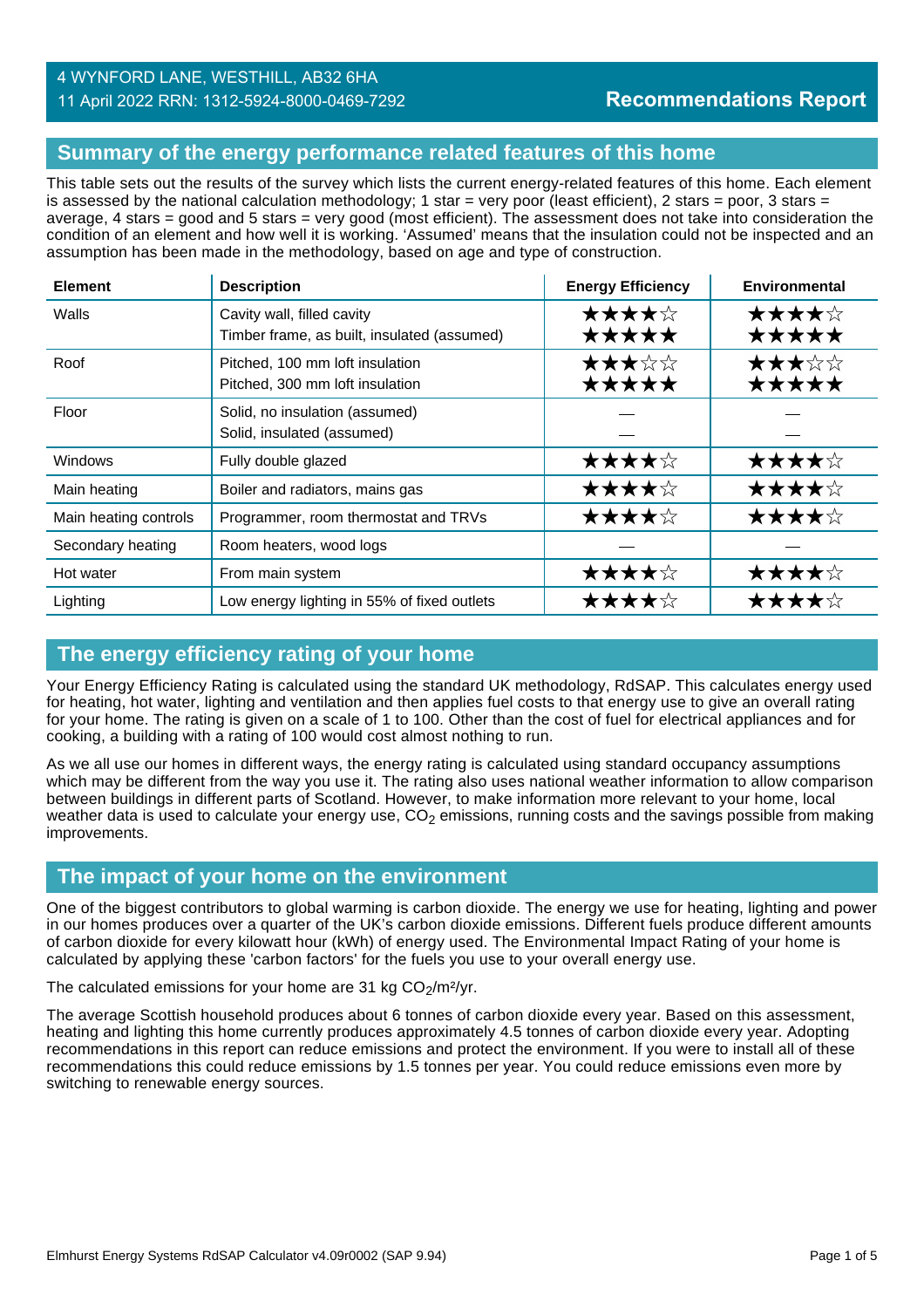### 4 WYNFORD LANE, WESTHILL, AB32 6HA 11 April 2022 RRN: 1312-5924-8000-0469-7292

# **Estimated energy costs for this home**

| <b>EDMINIOU ONGLASS COOLD TOT MIND HOMEO</b> |                             |                               |                                 |  |
|----------------------------------------------|-----------------------------|-------------------------------|---------------------------------|--|
|                                              | <b>Current energy costs</b> | <b>Potential energy costs</b> | <b>Potential future savings</b> |  |
| <b>Heating</b>                               | £2,364 over 3 years         | £2,235 over 3 years           |                                 |  |
| <b>Hot water</b>                             | E381 over 3 years           | £243 over 3 years             | <b>You could</b>                |  |
| Lighting                                     | £432 over 3 years           | £297 over 3 years             | save £402                       |  |
|                                              | Totals $£3,177$             | £2,775                        | over 3 years                    |  |

These figures show how much the average household would spend in this property for heating, lighting and hot water. This excludes energy use for running appliances such as TVs, computers and cookers, and the benefits of any electricity generated by this home (for example, from photovoltaic panels). The potential savings in energy costs show the effect of undertaking all of the recommended measures listed below.

# **Recommendations for improvement**

The measures below will improve the energy and environmental performance of this dwelling. The performance ratings after improvements listed below are cumulative; that is, they assume the improvements have been installed in the order that they appear in the table. Further information about the recommended measures and other simple actions to take today to save money is available from the Home Energy Scotland hotline which can be contacted on 0808 808 2282. Before carrying out work, make sure that the appropriate permissions are obtained, where necessary. This may include permission from a landlord (if you are a tenant) or the need to get a Building Warrant for certain types of work.

| <b>Recommended measures</b> |                                           |                        | <b>Typical saving</b> | <b>Rating after improvement</b> |                    |
|-----------------------------|-------------------------------------------|------------------------|-----------------------|---------------------------------|--------------------|
|                             |                                           | <b>Indicative cost</b> | per year              | <b>Energy</b>                   | <b>Environment</b> |
| 1                           | Floor insulation (solid floor)            | £4,000 - £6,000        | £55                   | $C$ 75                          | C74                |
| 2                           | Low energy lighting for all fixed outlets | £25                    | £40                   | C 76                            | C 75               |
| 3                           | Solar water heating                       | £4,000 - £6,000        | £40                   | C77                             | C77                |
| 4                           | Solar photovoltaic panels, 2.5 kWp        | £3,500 - £5,500        | £312                  | <b>B</b> 84                     | <b>B 84</b>        |

# **Choosing the right improvement package**

For free and impartial advice on choosing suitable measures for your property, contact the Home Energy Scotland hotline on 0808 808 2282 or go to www.greenerscotland.org.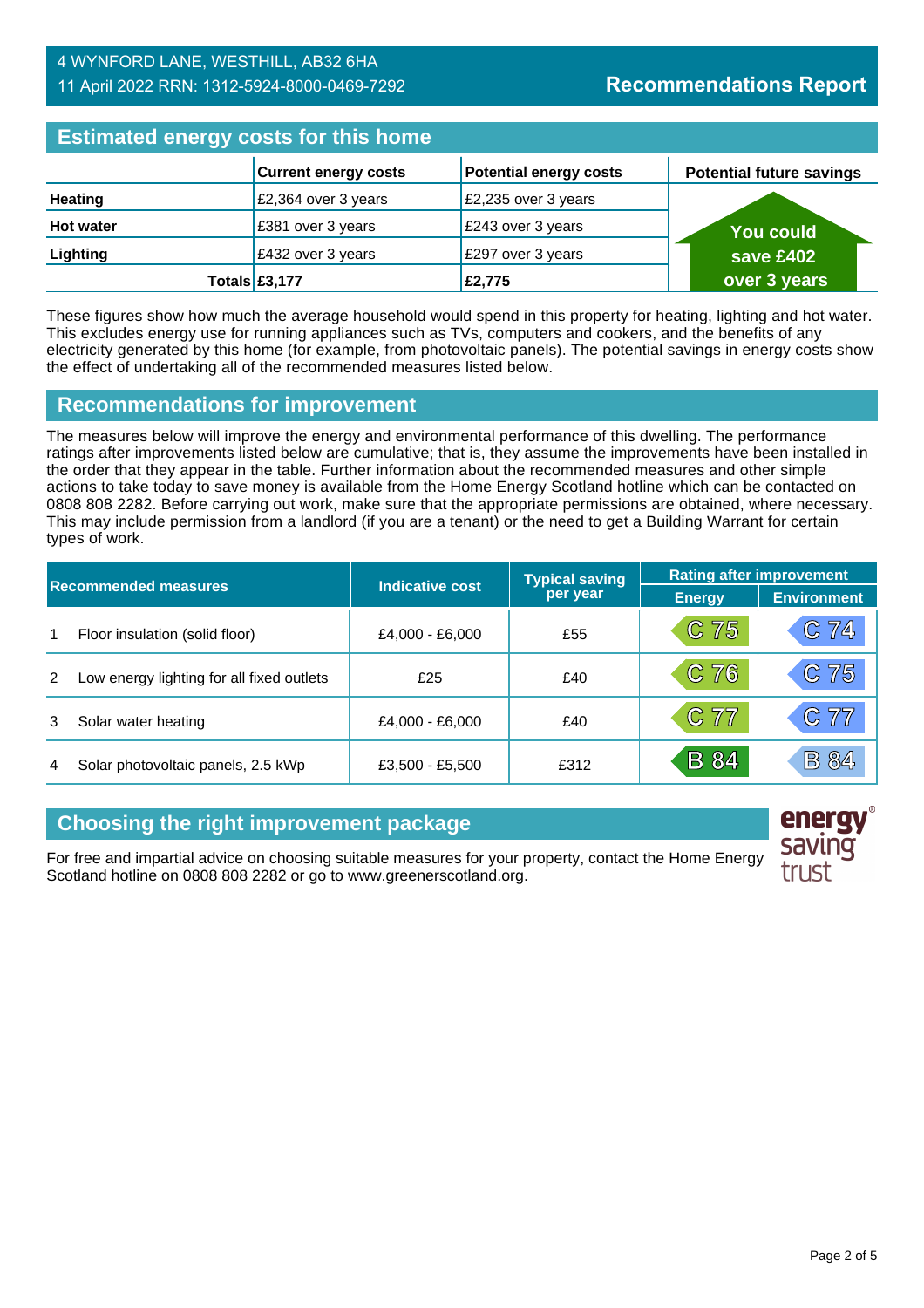# **About the recommended measures to improve your home's performance rating**

This section offers additional information and advice on the recommended improvement measures for your home

### **1 Floor insulation (solid floor)**

Insulation of a floor will significantly reduce heat loss; this will improve levels of comfort, reduce energy use and lower fuel bills. Insulating solid floors can present challenges; insulation laid on top of existing solid floors may impact on existing doors and finishes whilst lifting of a solid floor to insert insulation below will require consideration of the potential effect on both structural stability and damp proofing. It is advised to seek advice from a Chartered Structural Engineer or a registered Architect about this if unsure. Further information about floor insulation is available from many sources including www.energysavingtrust.org.uk/scotland/Insulation/Floorinsulation. Building regulations generally apply to this work and may also require a building warrant so it is best to check with your local authority building standards department.

### **2 Low energy lighting**

Replacement of traditional light bulbs with energy saving bulbs will reduce lighting costs over the lifetime of the bulb, and they last many times longer than ordinary light bulbs. Low energy lamps and fittings are now commonplace and readily available. Information on energy efficiency lighting can be found from a wide range of organisations, including the Energy Saving Trust (http://www.energysavingtrust.org.uk/home-energyefficiency/lighting).

#### **3 Solar water heating**

A solar water heating panel, usually fixed to the roof, uses the sun to pre-heat the hot water supply. This can significantly reduce the demand on the heating system to provide hot water and hence save fuel and money. Planning permission might be required, building regulations generally apply to this work and a building warrant may be required, so it is best to check these with your local authority. You could be eligible for Renewable Heat Incentive payments which could appreciably increase the savings beyond those shown on your EPC, provided that both the product and the installer are certified by the Microgeneration Certification Scheme (or equivalent). Details of local MCS installers are available at www.microgenerationcertification.org.

### **4 Solar photovoltaic (PV) panels**

A solar PV system is one which converts light directly into electricity via panels placed on the roof with no waste and no emissions. This electricity is used throughout the home in the same way as the electricity purchased from an energy supplier. Planning permission might be required, building regulations generally apply to this work and a building warrant may be required, so it is best to check with your local authority. The assessment does not include the effect of any Feed-in Tariff which could appreciably increase the savings that are shown on this EPC for solar photovoltaic panels, provided that both the product and the installer are certified by the Microgeneration Certification Scheme (or equivalent). Details of local MCS installers are available at www.microgenerationcertification.org.

### **Low and zero carbon energy sources**

Low and zero carbon (LZC) energy sources are sources of energy that release either very little or no carbon dioxide into the atmosphere when they are used. Installing these sources may help reduce energy bills as well as cutting carbon.

### **LZC energy sources present:**

• Biomass secondary heating

### **Your home's heat demand**

In this section, you can see how much energy you might need to heat your home and provide hot water. These are estimates showing how an average household uses energy. These estimates may not reflect your actual energy use, which could be higher or lower. You might spend more money on heating and hot water if your house is less energy efficient. The table below shows the potential benefit of having your loft and walls insulated. Visit https://energysavingtrust.org.uk/energy-at-home for more information.

| <b>Heat demand</b>           | <b>Existing dwelling</b> | Impact of Joft<br>insulation | Impact of cavity<br>wall insulation | Impact of solid wall<br>insulation |
|------------------------------|--------------------------|------------------------------|-------------------------------------|------------------------------------|
| Space heating (kWh per year) | 14.690                   | (549)                        | N/A                                 | N/A                                |
| Water heating (kWh per year) | 2.988                    |                              |                                     |                                    |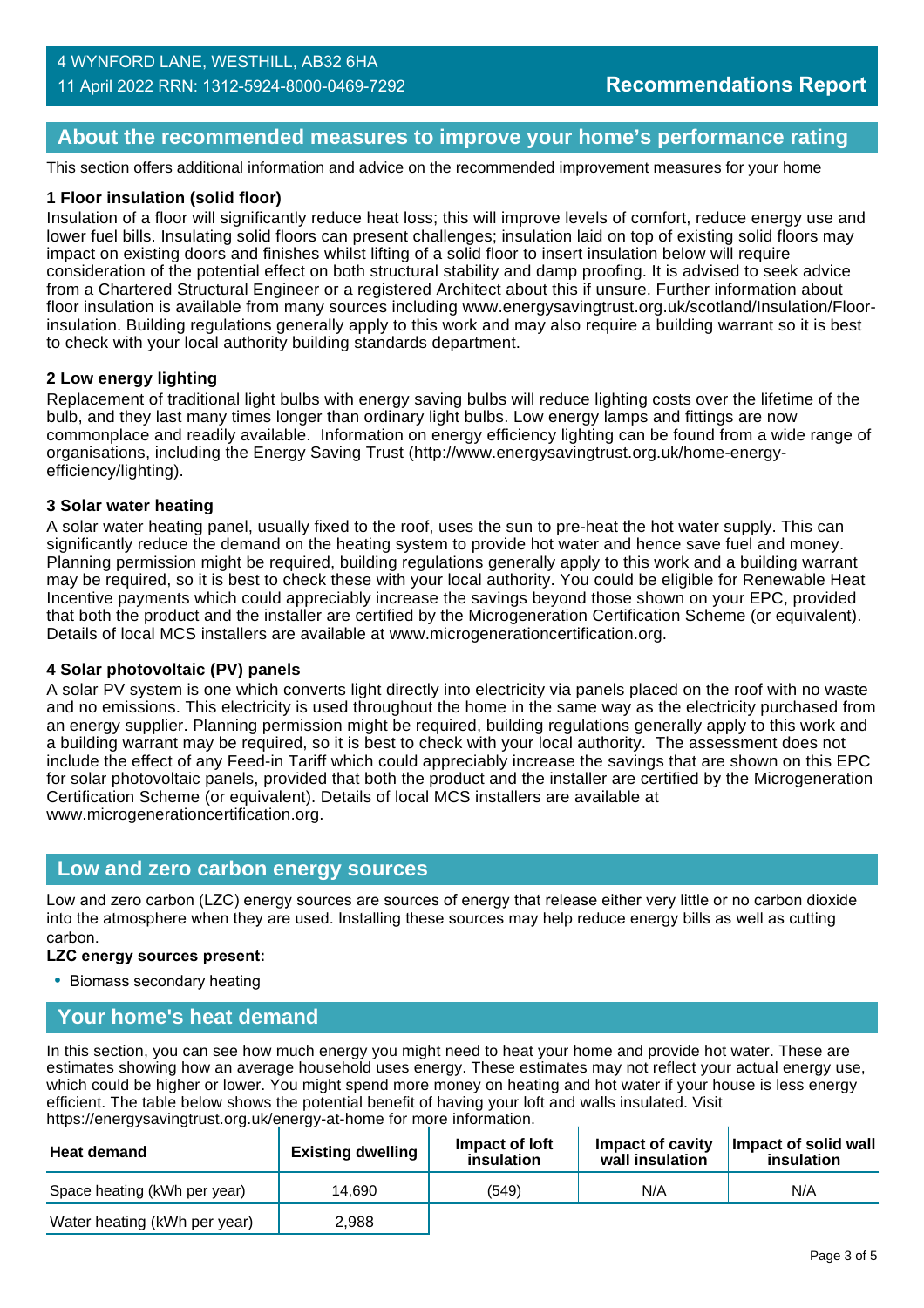### 4 WYNFORD LANE, WESTHILL, AB32 6HA 11 April 2022 RRN: 1312-5924-8000-0469-7292

# **About this document**

This Recommendations Report and the accompanying Energy Performance Certificate are valid for a maximum of ten years. These documents cease to be valid where superseded by a more recent assessment of the same building carried out by a member of an Approved Organisation.

The Energy Performance Certificate and this Recommendations Report for this building were produced following an energy assessment undertaken by an assessor accredited by Elmhurst (www.elmhurstenergy.co.uk), an Approved Organisation Appointed by Scottish Ministers. The certificate has been produced under the Energy Performance of Buildings (Scotland) Regulations 2008 from data lodged to the Scottish EPC register. You can verify the validity of this document by visiting www.scottishepcregister.org.uk and entering the report reference number (RRN) printed at the top of this page.

| Assessor's name:            | Mr. Nicholas Rose                    |
|-----------------------------|--------------------------------------|
| Assessor membership number: | EES/010476                           |
| Company name/trading name:  | <b>Allied Surveyors Scotland Plc</b> |
| Address:                    | Marywell House 29-31 Marywell Street |
|                             | Aberdeen<br>AB11 6JE                 |
| Phone number:               | 01224 571163                         |
| Email address:              | aberdeen@alliedsurveyors.com         |
| Related party disclosure:   | No related party                     |

If you have any concerns regarding the content of this report or the service provided by your assessor you should in the first instance raise these matters with your assessor and with the Approved Organisation to which they belong. All Approved Organisations are required to publish their complaints and disciplinary procedures and details can be found online at the web address given above.

### **Use of this energy performance information**

Once lodged by your EPC assessor, this Energy Performance Certificate and Recommendations Report are available to view online at www.scottishepcregister.org.uk, with the facility to search for any single record by entering the property address. This gives everyone access to any current, valid EPC except where a property has a Green Deal Plan, in which case the report reference number (RRN) must first be provided. The energy performance data in these documents, together with other building information gathered during the assessment is held on the Scottish EPC Register and is available to authorised recipients, including organisations delivering energy efficiency and carbon reduction initiatives on behalf of the Scottish and UK governments. A range of data from all assessments undertaken in Scotland is also published periodically by the Scottish Government. Further information on these matters and on Energy Performance Certificates in general, can be found at www.gov.scot/epc.